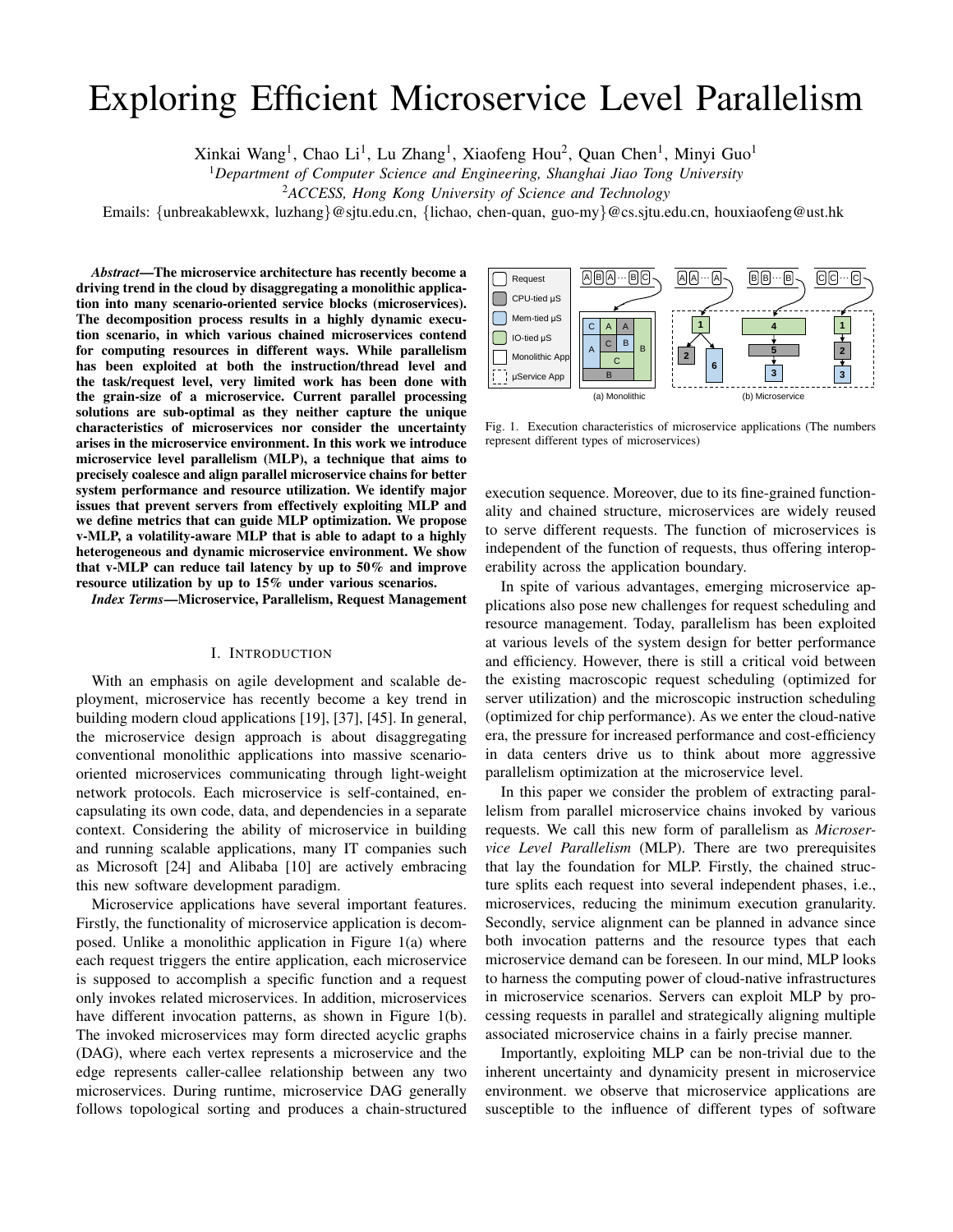and architecture issues. (detailed in Section II). First, the duration of a microservice can change greatly under different user requests. Second, microservices are differently sensitive to resource interference and contention. Worse, microservices are faced with many stochastic noises widely spread in data centers such as non-negligible communication time [27].

Existing parallel processing designs cannot adapt to the above complex microservice issues. Traditional user request scheduling schemes [11], [17], [36] use general heuristics to manage server resources in a data center while ignoring the performance-resource relationship of various microservices. Although a few microservice-aware solutions [20], [26] consider the heterogeneity of microservices, they ignore critical features such as the chained execution pattern and the uncertainty that arise in the environment. With insufficient MLP, a server node will be under-utilized due to the long time interval between the caller and callee microservices. In addition, system resources (CPU, memory, I/O, etc) are more likely to be misused as a result of increased contention and interference among co-located microservices.

To better exploit MLP, it is important to take into account the uncertainty factors and enhance the robustness of microservice scheduling. We develop a solution to analyze and tackle the uncertainty issue in microservice environment. We define *volatility of requests*  $(V_r)$ , which reflects the degree of uncertainty of invoked microservices. Based on the new metric, we devise volatility-aware MLP (v-MLP) to allow for a more intelligent management of parallel microservice chains. It serves as an interface layer that bridges the high-level user request handler and the low-level server management system.

Specifically, v-MLP mainly comprises two parts: a *selforganizing* module and and a *self-healing* module. Firstly, the self-organizing module of v-MLP takes into account request characteristics to coalesce complementary microservices from different microservice chains. To ensure SLO for requests with different  $V_r$ , we use a conservative approach when estimating the execution time of a request. Secondly, the self-healing module of v-MLP aims to handle uncertain disturbances and allow the system to restore its ideal execution state. For example, we put certain microservices in a delay slot so that they can be advanced to take advantage of the idle resources.

We adopt a trace-driven evaluation approach to thoroughly analyze v-MLP. We use two open-source microservice benchmarks and three realistic workload patterns as input. We compare v-MLP with four SOTA schemes on five types of requests with different degrees of volatility. We show that v-MLP could reduce the tail latency by up to 50% and improve the resource utilization by up to 15%.

This paper makes the following contributions:

1) Analysis: We examine the performance implications of both program logic and resource budget in the microservice environment. We also investigate the performance uncertainty faced by microservices in the real world. We show that microservice applications present a new challenge for request scheduling and concurrency optimization in data centers.

- 2) Design: We envision the potential of Microservice Level Parallelism (MLP), a well-aligned microservice execution pattern for better resource utilization. We present MLP as an abstraction layer in the existing computing stack. We propose v-MLP, which considers the uncertainty issue of microservice applications.
- 3) Evaluation: We validate the effectiveness of our design with extensive evaluation. We build a proof-of-concept system with realistic traces as input. We show that v-MLP can greatly outperform the SOTA request scheduling schemes in terms of both efficiency and performance under various workloads and situations.

The rest of the paper is organized as follows. Section II performs workload characterization and further motivates our work. Section III proposes the concept of microservice level parallelism (MLP) and describes our solution v-MLP. Section IV introduces our evaluation methodology. Section V presents evaluation results. Section VI discusses related work and Section VII concludes this paper.

#### II. WORKLOAD CHARACTERIZATION

In this section, we conduct an in-depth analysis of microservice applications with representative benchmark suites from both academia and industry. Our characterization reveals three types of unique properties of microservice applications. We demonstrate the challenges of managing microservice requests in such a complex environment.

# *A. Impact of Application Heterogeneity*

In this work we first investigate the variation of microservice execution time under various user invocations. The variation is often caused by the differences in actual execution logic of the microservice program.

We experiment with *TrainTicket*, an industrial open-source microservice benchmark [46]. It implements a microservicebased railway ticketing application that supports two types of requests, i.e., *Advanced Ticketing* and *Basic Search*. We deploy *TrainTicket* with *docker swarm* on a cluster and the detailed hardware configuration is presented in Section IV. We select six representative microservices, provide them with abundant resource, and invoke them respectively using different types of request. In addition, we use two sub-systems to obtain experimental data. By collecting the tracing data with Zipkin [2], we can get the response time of requests and the execution time of each microservice. In the meantime, we monitor the resource usage of each microservice with Prometheus [5] and cAdvisor [4]. In the following, we repeat each experiment 100 times and report the average results.

In Figure 2, we report the cumulative distribution function (CDF) of a microservice's execution time. We observe that the execution time distribution varies greatly. For example, the execution time of *order* almost doubles in the worst case. This reflects a wide difference in the program execution logic of a invoked microservices.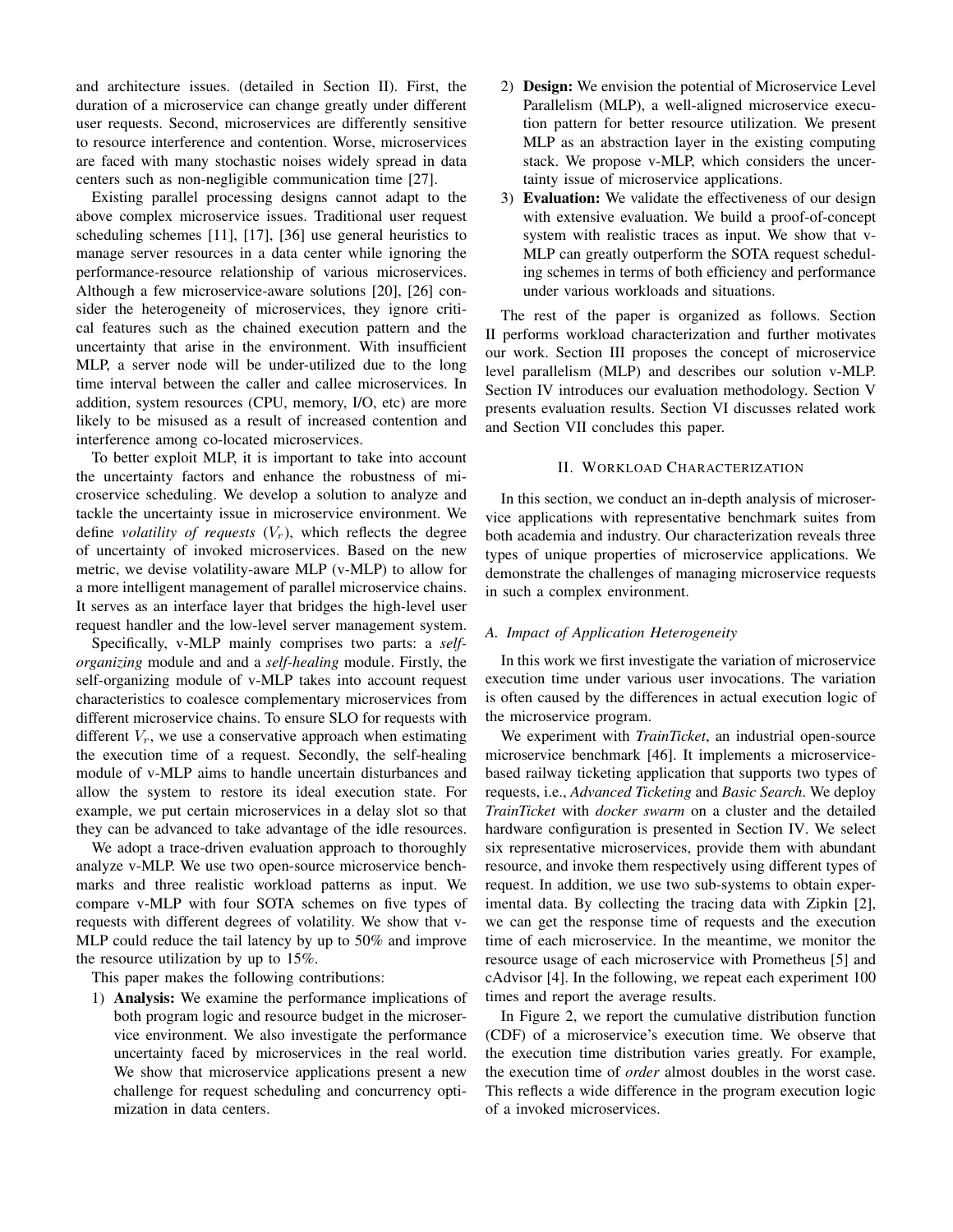

Fig. 2. Impact of application heterogeneity on execution time of microsevices

The variability of execution logic is a inherent nature of microservices. Based on the results, we can divide our microservice workload into three types:

- 1) *Low-variation microservices*: The largest variation in execution time is less than 15%.
- 2) *Mid-variation microservices*: The largest variation in execution time is between 15% and 45%.
- 3) *High-variation microservices*: The largest variation in execution time is larger than 45%.

#### *B. Impact of Resource Provisioning*

In addition to the inner execution logic of microservices, many outer factors such as resource constraints may affect microservice execution time as well. In this subsection, we discuss the resource-performance relationship of microservices and we present three key observations.

Observation 1: Microservices have unique resource requirements and can be co-located to improve utilization.

We first study the resource usage behavior/characteristics of different types of microservices. We mainly consider CPU, memory, and IO bandwidth resources and analyze their influence on application performance. Figure 3(a) shows the ratio of the resource demand in execution state to the resource demand in suspension state of 12 microservices obtained from *SocialNetwork*, an academic open-source microservice benchmark [13]. In the experiment, we provide all the evaluated microservices with abundant resources and record their resource usage using our monitoring sub-systems.

In contrast to monolithic applications that are generally bounded by mixed resource types, we observe that a microservice faces fewer resource bottlenecks upon execution. For example, memory capacity is not a bottleneck of the studied microservices. In this work, microservices can be CPU-intensive, IO-intensive, or CPU&IO-intensive.

Observation 2: The resource requirements may not be always met under highly dynamic microservice traffic.

Like conventional cloud, the microservice environment also faces resource provisioning issues. Figure 3(b) shows the server utilization of a container running microservice in a real data center. The results are based on our analysis of an opensource Alibaba cluster log [3] that encompasses an eight-day trace of containers from a production cluster.

It is evident that the workload fluctuations are significant and there are many peaks caused by frequent traffic



(c) Different sensitivity to system resource capping

Fig. 3. Microservice applications are susceptible to the influence of several software and hardware characteristics

surges. Considering that resource over-subscription has become a common practice for cloud providers to improve cost-efficiency [42], the resource demand peaks may not be always satisfied. Resource over-subscription makes sense if the system utilization is low. However, when the microservice traffic increases, it would cause resource supply shortage and unpredictable performance interference.

# Observation 3: Microservices are differently sensitive to resource shortage from the perspective of performance.

As stated above, microservices require different types of resources and resource shortage exists. Therefore we further investigate the relationship between microservices performance and resource budget using *SocialNetwork*. Figure 3(c) shows the CDF of the execution time of different types of microservices under varying resource budget. We manually lower the resource supply to create resource contention.

We find that the execution time of microservices is differently sensitive to resource restrictions, thus increasing the difficulty of predicting system performance. Microservices can be categorized into three types by looking at how the mean value and variance of execution time change with resource capping. 1) *Highly variable microservice*: Resource shortage/contention would increase both the mean value and variance of execution time. 2) *Moderately variable microservice*: Resource shortage/contention would increase the mean value while keeping the variance unchanged. 3) *Less variable microservice*: Both the mean value and the variance of execution time are not affected. It is uncommon in microservice scenarios.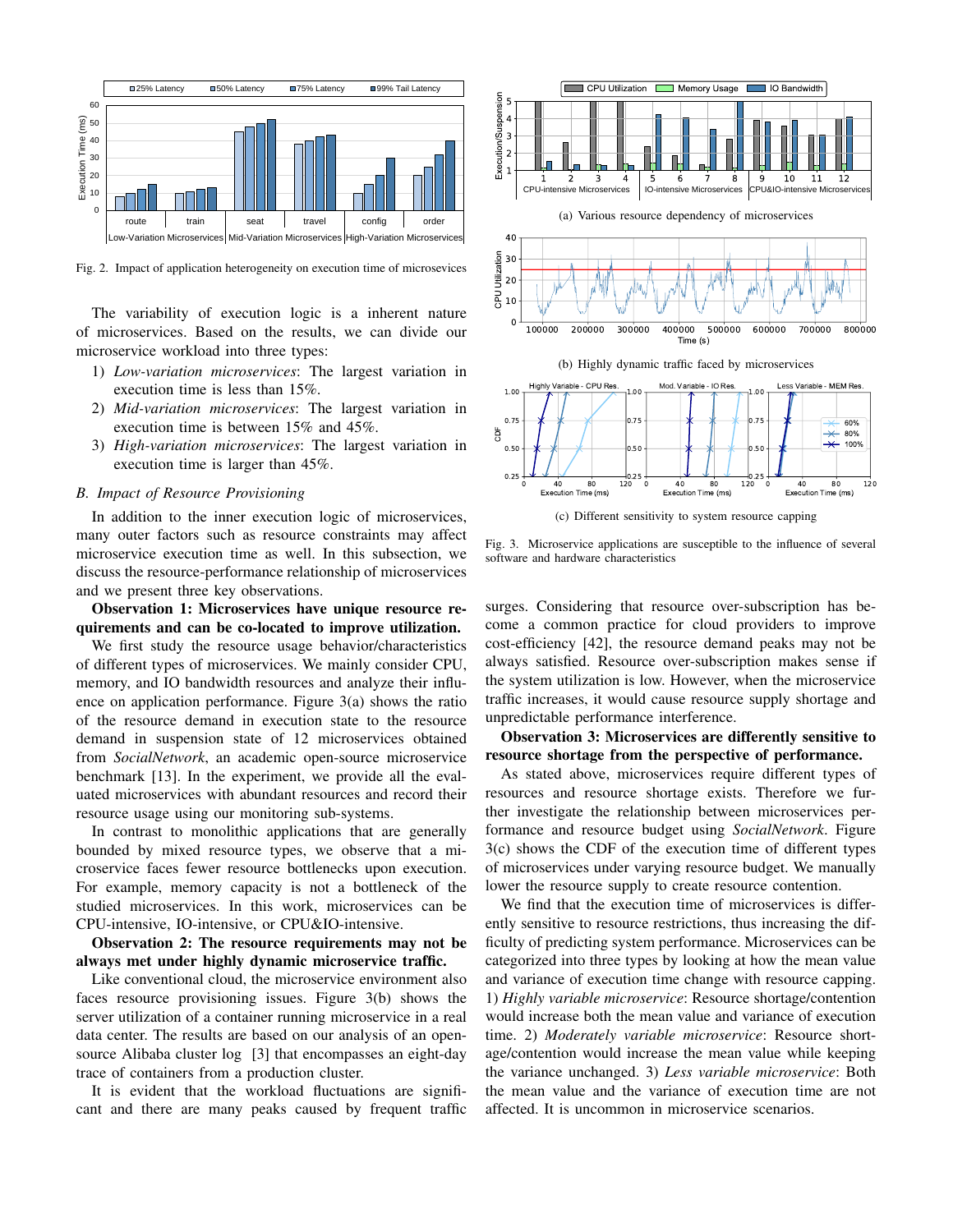

Fig. 4. Highly uncertain communication overheads

Summary: The three observations above reveal that the performance implication of microservice resource usage can be complex, which poses new challenges for us to accommodate scale-out microservice workload.

# *C. Impact of Communication Overhead*

The inner execution logic and outer resource constraints are relatively predictable. Apart from these factors, there are also stochastic noises in the microservices environment. In particular, we characterize the communication time between microservices to study the uncertainty of microservices execution time. We perform two sets of experiments. Figure 4(a) deploys *TrainTicket* on a single machine with *docker-compose*. We generate 100 requests and record the communication time of 10 callee microservices from the caller microservice. Figure 4(b) deploys the studied callee microservice on one machine and the other microservices on another machine with *docker swarm* to study the communication time across machines. For each callee microservice, we respectively generate 100 requests and record the communication time of the callee microservice from its caller.

In Figure 4, we present the distribution of microservice communication time. The digits on each block represent the frequency of execution within certain latency range. We find that the average communication time between microservices on a single machine is significantly lower than that across machines. It indicates that communication time variations on a single machine are more stable than those across machines due to the longer network links. Meanwhile, there is a possibility that communication time increases (as shown in the green blocks) due to network congestion or changed routing. Without proper treatment, the above uncertain communication time issue would disturb normal system operation and cause degraded scheduling effectiveness.

# *D. Summary of Design Challenges*

Current utilization-based schedulers are not prepared for the microservice environment for two reasons. First, they cannot accurately predict the end time of a caller microservice. Based on our analysis in Subsections II-A and II-B, the end time of the caller microservice is affected by both the actual execution logic triggered by the request and the resource budget at the time. Second, they often overlook the uncertainty of communication overhead between the caller and callee. As discussed



Fig. 5. Summary of design challenges in microservice scheduling

in Section II-C, the communication issue represents a nondeterministic factor which complicates system management.

Figure 5 further illustrates the challenge of microservice scheduling. Assuming that there are two requests A (involving microservices 1-4) and B (involving microservices 5- 7). The two requests can finish without any resource contention/interference in an ideal situation given by the bottom left of the figure. Nevertheless, the scheduler could estimate the end time of caller microservice 1 in a wrong way. Even worse, the communication between microservices 1 and 3 could experience unexpected latency. In this case, the start time of microservice 3 is mispredicted and the actual execution of the two requests no longer maintains the ideal resource efficiency. As the right part of the figure shows, there are direct resource contention between microservices 3 and 6, and the system incurs performance degradation at the timestamp  $t_2$ .

In sum, scheduling microservice requests and ensuring their efficient execution can be non-trivial. The crux of the problem is *two-fold*. On the one hand, we need to know how different microservices should be coalesced. On the other hand, we must ensure fairly accurate alignment throughout the process.

#### III. MICROSERVICE LEVEL PARALLELISM

#### *A. Definition of Microservice Level Parallelism*

According to our analysis, at the microservice level, the workload often exhibits irregularity in behavior and uncertainty in demand. Being able to fine tune the system at this granularity is of great importance for emerging cloud-native platforms. Traditional task scheduling methods need to be reexamined to unleash the full potential of the system.

In this work we propose *Microservice Level Parallelism* (MLP), where various chained microservices generated by different requests are the basic units of parallelization. MLP intends to narrow the wide gap between macroscopic request scheduling and microscopic instruction scheduling. There is an opportunity of improved performance with well-aligned execution of microservice-based applications.

In Table I we compare MLP with three forms of parallelism. Overall, they correspond to different granularities of parallelism. At lower levels, contemporary computer systems support Instruction Level Parallelism (ILP) and Thread Level Parallelism (TLP). ILP targets at exploiting pipeline scheduling for efficient instruction execution, while TLP focuses on executing many threads to improve hardware utilization.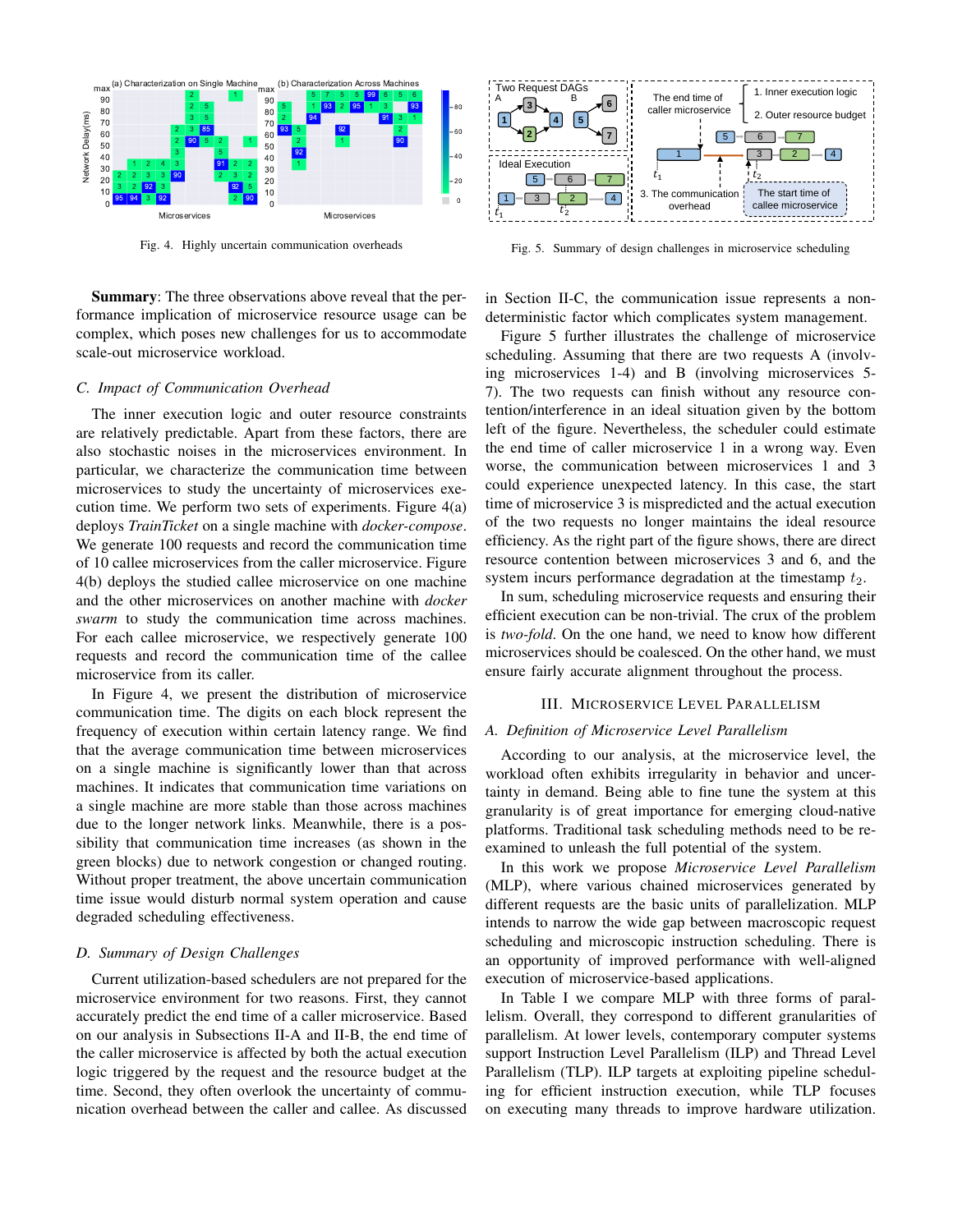TABLE I ILP VS TLP VS RLP VS MLP

| Parallelism           | IL P        | TLP                   | MLP          | RL P                      |
|-----------------------|-------------|-----------------------|--------------|---------------------------|
| Scheduling<br>Level   | Chip Level  |                       | System Level |                           |
| Granularity           | Instruction | Instruction<br>Stream | Microservice | Monolithic<br>Application |
| Key Opti.<br>Approach | Temporal    | Spatial               | Temporal     | Spatial                   |

At a higher level, Request Level Parallelism (RLP) plays a dominant role for data center-scale computing in the cloud era. It mainly considers the parallel execution of enormous online requests across machines.

MLP is orthogonal to existing parallelism models. Basically, it is very much like pipeline parallelism, which organizes a program as a sequence of execution stages. In each stage, we process certain amount of data and then pass the processed data to the next stage. Different from ILP and TLP, the scheduling granularity of MLP becomes much larger. Each user request involves a chain of microservices which may spread across computing nodes and a client needs to go through multiple microservices for processing. In addition, MLP is not RLP and it complements RLP perfectly. RLP can be viewed as managing gigantic service program with little need for communication or synchronization. In the microservice scenario, each larger problem (request) are divided into much smaller program logic (microservices) and microservices are more sensitive to resource interference and stochastic noises. In sum, MLP aims to enhance system efficiency by taking into account the interrelationship of microservices and their environment when making scheduling decisions.

#### *B. Volatility of Request*

Considering the volatile behavior of microservices, optimizing MLP is about giving the system more control on the workload in a highly dynamic execution environment.

Based on our characterization, we define *volatility* of requests  $(V_r)$ , indicating the likelihood of the request to deviate from its ideal execution conditions. For a request that invokes  $n$  microservices, its volatility is given by:

$$
V_r = \alpha \times \sum_{i=1}^n I_i \times S_i \times C_i/n
$$

where  $I$  is the variability related to inner program execution logic (detailed in Section II-A),  $S$  is the sensitivity to resource budget (detailed in Section II-B), and  $C$  represents the communication overhead levels (detailed in Section II-C). In Table II we show the intensity scale of different design considerations.

TABLE II SELECTION RANGE OF VOLATILITY TERMS

| Abbr. | Value Range                     | <b>Descriptions</b>     |
|-------|---------------------------------|-------------------------|
|       | $1$ (low) - $3$ (high)          | Inner Logic Variability |
|       | $1$ (low) - $3$ (high)          | Sensitivity to Resource |
| C     | 1-3: $Var(RTT)$ from 100 to 400 | Communication Overhead  |



Fig. 6. Overview of volatility-aware Microservice Level Parallelism

**L**<br>*I*. **Layer** chains that have low volatility. For heterogeneous requests Here, low volatility implies that the start time of the callee microservice is more predictable and less volatile. It is much easier for one to maintain efficient execution of microservice with different  $V_r$ , understanding the volatility of requests allows the scheduler to make prudent decisions that could enhance system efficiency. We introduce our solution for efficiently exploiting MLP in the following subsection.

#### *C. v-MLP: Volatility-aware Microservice Level Parallelism*

With an understanding of user request, servers can better accommodate microservices. We devise volatility-aware MLP (v-MLP) to allow for a more intelligent management of parallel microservice chains. As shown in Figure 6, v-MLP serves as an interface layer that bridges the high-level user request handler and the low-level server hardware. It could reduce the gap between the upper request scheduling and the lower instruction scheduling. Specifically, v-MLP automates the about process through two elements: a self-organizing module and and a self-healing module. The two modules cooperate with each other.

- 1) Self-organizing Module: The self-organizing module takes into account request features to coalesce microservices from different microservice chains. It examines the dependency of different microservices and analyzes their resource consumption characteristics to form a ideal execution pipeline on the server. It aims to maximize system utilization while avoiding resource contention.
- 2) Self-healing Module: The responsibility of v-MLP's self-healing module is to handle any uncertain disturbances during execution. It aims to restore the system to its ideal execution status, if necessary. The module uses a delay slot mechanism to reduce server idleness. Meanwhile, it adjusts microservice resource consumption on the fly through a resource stretch mechanism.

## *D. Interface Layer*

As an interface layer, v-MLP abstract away the complexity of the underlying hardware. During runtime, v-MLP interact with the system to gain necessary information for scheduling.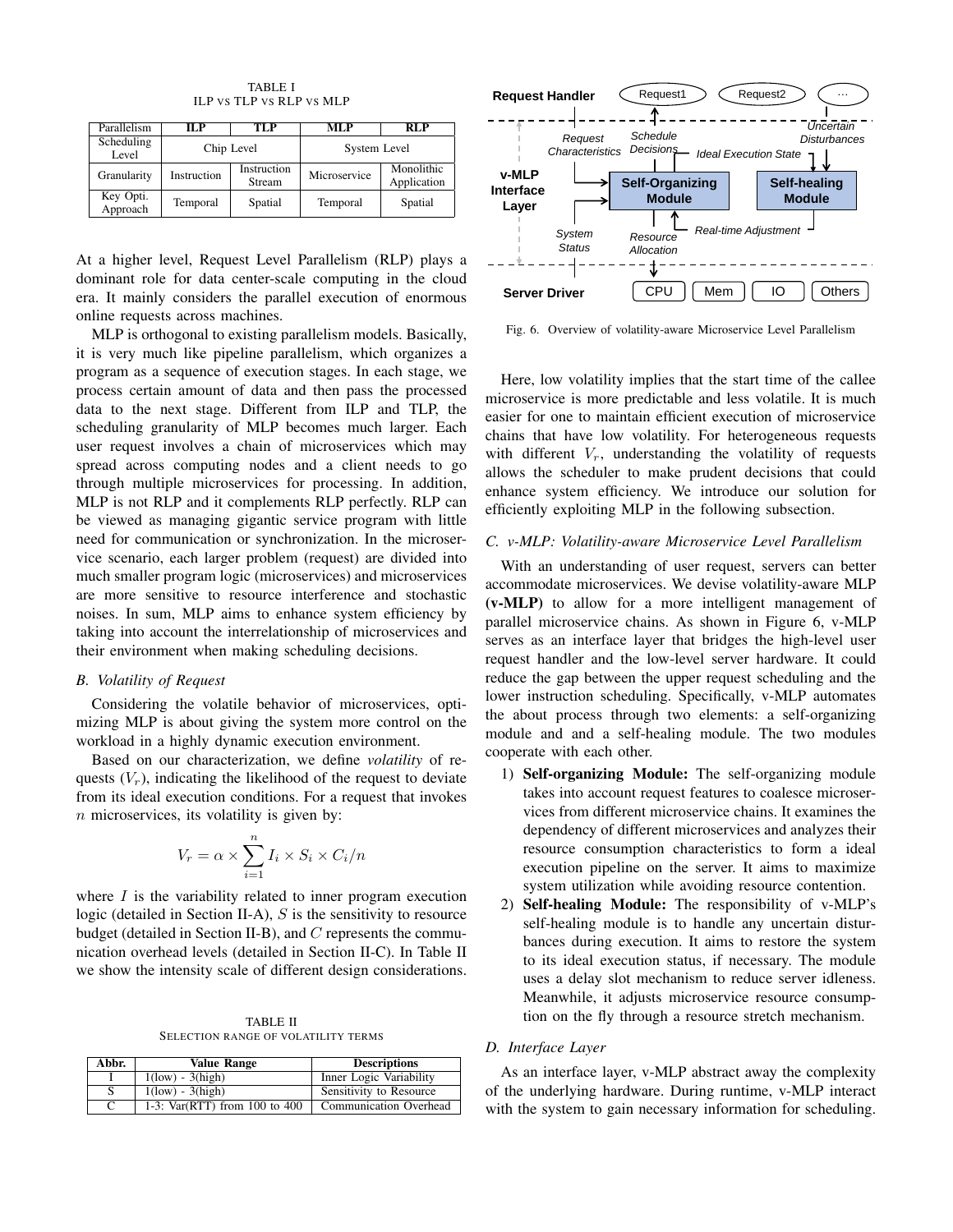TABLE III RESOURCE MONITORS AND CONTROLLERS

| <b>Resource Type</b> | <b>Monitor</b> | Controller                    |
|----------------------|----------------|-------------------------------|
| <b>CPU</b>           | dockerstats    | cgroups cpuset                |
| Memory               | dockerstats    | cgroups memory.limit_in_bytes |
| <b>IO</b> Bandwidth  | dockerstats    | cgroups net_cls               |

It features a local monitor and a control toolkit on each container that runs microservices. We use several ready-to-use system interfaces and methods to obtain the execution statistics of microservices. Table III lists the related tools for monitoring and controlling the hardware resources such as CPU cores, memory usage, and IO bandwidth. We uses open-source distributed tracing systems such as *Jaeger* [1] and *Zipkin* [2] to obtain the execution time of each microservice and the response time of each request. The information collected is further fed into the self-organizing module to make decisions and is stored as historical traces for future scheduling.

v-MLP execute resource management decisions with special care. It can control the resource availability of each container through mature tuning knobs and configuration files. For example, it can manipulate the CPU, memory, and IO usage of each container by restricting the processes and threads running the containers. It can also limit the CPU upper bound of containers by writing the expected value to *resources-limitscpu*. Since containers provide virtually isolated environments with namespace, microservices can execute independently within containers wherever there are enough resources.

# *E. Self-organizing Module*

The self-organizing module of v-MLP takes into account request characteristics to coalesce microservices from different microservice chains. Specifically, we denote the request DAG as  $r = (V_s, e)$  where  $V_s$  contains n microservice vertices and e is their dependency. For each microservice  $s_i \in V_s$ , we describe it using a matrix  $s_i = [u_{cpu}^T, u_{mem}^T, u_{io}^T, l^T, \Delta t^T]$ , where column  $u_x$  denotes the usage of resource x, column l denotes the machine load, and column  $\Delta t$  denotes the maximum execution time slack. Each row of  $s_i$  is a historical execution case of this microservice. In the meantime, we can extract  $m$  microservice chain choices for each request as  $c_j = (s_j^1, s_j^2, \dots, s_j^n)$  following topological sort.

We summarize the scheduling process of the self-organizing module in Algorithm 1 . Firstly, it refreshes the status of each machine in the scheduling cluster with real-time data collected, which contains future resource status and microservice execution states. Then we define a reorder ratio  $R$  to sort the waiting queue based on volatility  $V_r$  of requests. R is a comprehensive consideration of SLA requirement and two classic scheduling policies, i.e. *First Come First Serve (FCFS)* ( $t_{arr}$  is the arrival time of request) and *Shortest Job First (SJF)* ( $\Delta t_0$  is the smallest element in  $\Delta t$  column of  $s_i$ ) to assign priority for waiting requests. By normalized factor  $\alpha$ , R is a normalized value between  $(0, 1)$ . Requests with higher R would be popped from the waiting queue and examined execution status earlier.

# Algorithm 1: Algorithm for Self-organizing Module **Data:**  $\mu$ Service Metrics & Timestamp t **Result:**  $\mu$ Service Pipeline <sup>1</sup> for r<sup>i</sup> *in waiting queue* do 2 Traverse machine status and refresh; 3 if  $V_r \leq 0.3$  then 4 **for**  $s_k$  *in each*  $c_j$  *of*  $r_i$  **do** 5 **for** *each machine*  $m_n$  *and load* **do** 6 Compare  $t \to t + \Delta t : l_{res} \ge u_{res};$ 7 If so, assign  $s_k$  to  $m_n$ ; 8 end 9 end 10 end 11 if  $0.3 \le V_r \le 0.7$  then 12 **for**  $s_k$  *in each*  $c_j$  *of*  $r_i$  **do** 13 let  $\Delta t = 50\%$  latency of  $x\%$  executions; 14 Repeat traversing machines; 15 end 16 end 17 if  $V_r \geq 0.7$  then 18 **for**  $s_k$  *in each*  $c_j$  *of*  $r_i$  **do** 19 let  $\Delta t = 99\%$  latency of x% executions; <sup>20</sup> Repeat traversing machines; 21 end 22 end <sup>23</sup> if *This request is totally assigned* then <sup>24</sup> Go to next request; 25 else 26 Switch  $r_i$  with  $r_{i+1}$ ; 27 end

28 end

$$
R = \alpha \times \frac{V_r \times \text{SLA} \times t_{arr}}{\Delta t_0}
$$

Our algorithm traverses the waiting queue and the microservice chains of the popped request for scheduling. In the scheduling process, microservices would be assigned to proper machines with best efforts by comparing with the calculated resource budget within execution time  $\Delta t$ . We divide the range of volatility into three parts: low  $(0 \sim 0.3)$ , medium  $(0.3 \sim 0.7)$ , and high  $(0.7 \sim 1)$ . For requests with low  $V_r$ ,  $\Delta t$  is directly determined by historical value. Meanwhile,  $\Delta t$  of microservices invoked by request with medium  $V_r$  is approximated by  $\Delta t = 50\%$  mean latency of x% executions and  $\Delta t$  of those with high  $V_r$  is approximated by  $\Delta t =$ 99% tail latency of  $x\%$  executions. Here x is a metric considering SLA requirement and volatility:  $x \propto SLA \times V_r$ , where  $x$  is a value between 1 and 100. Then each microservice is assigned to proper machines with best efforts within the approximated execution time  $\Delta t$ . If the scheduling request is not able to execute without contention, the algorithm delay its execution and advances the next request in the waiting queue. The algorithm ends until the cluster is saturated.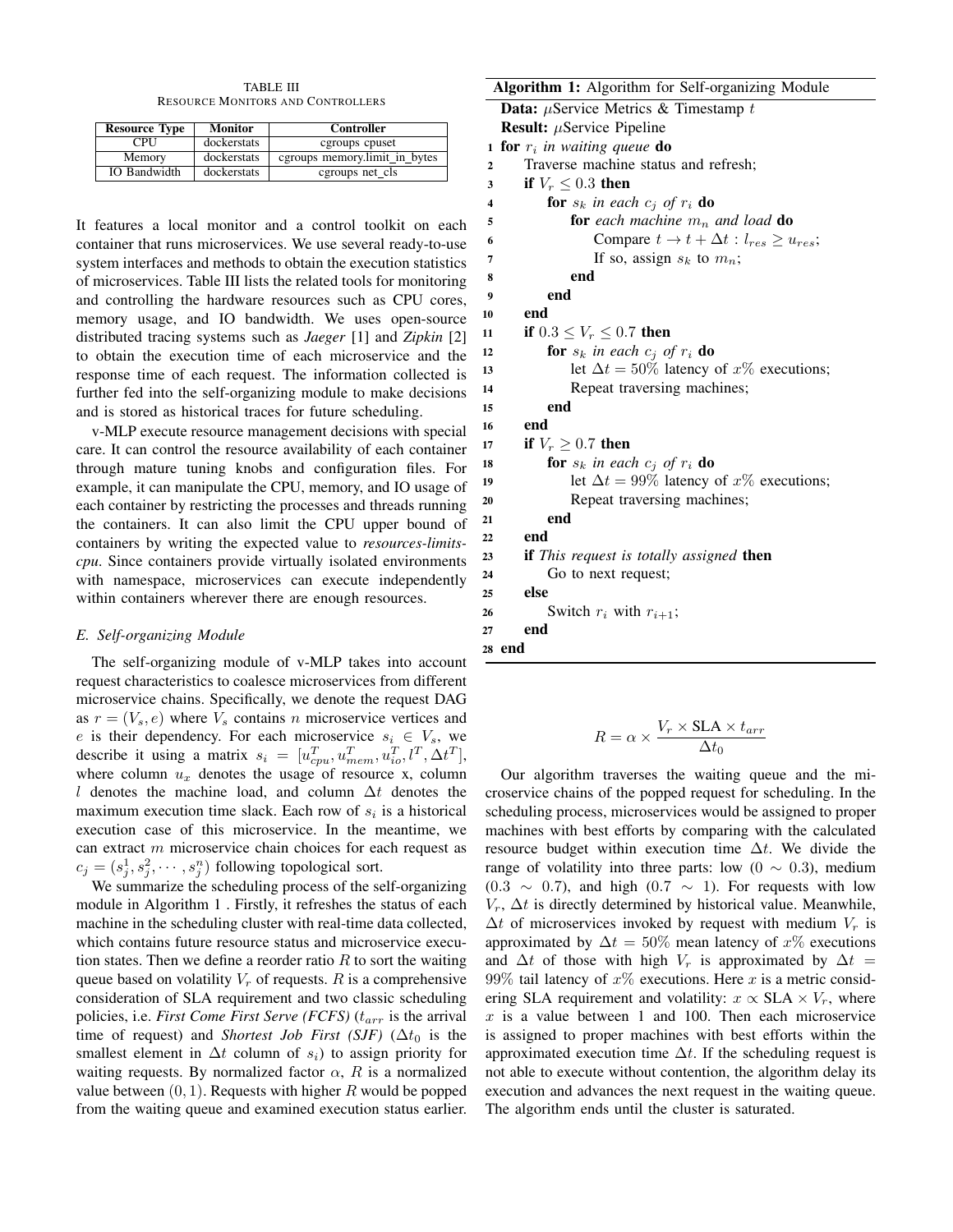

Fig. 7. Two mechanisms in self-healing module of v-MLP

# *F. Self-healing Module*

microservice execution pipeline without resource contention With the self-organizing module, we aim to produce an ideal as shown in Figure 7. However, as stated in Section II-D, late invocation of microservices would drive the scheduling results out of control. In order to handle uncertain disturbances in real-time execution and allow the system to restore its ideal execution state, the self-healing module is equipped with two mechanisms: delay slot and resource stretch.

We design a delay slot mechanism to handle the resource vacancy in the pipeline. As shown in Figure 7, due to the late invoke of microservice 3 (3 is predicted to start at  $t_2$ ), the pipeline would stall for a period and resource in this period would be wasted. Delay slot contains two kinds of candidates: requests (A&B) and microservices (5&6). Requests are the latter in the waiting queue following the reorder ratio R. Microservices are the waiting ones of executing requests without dependence on executing ones and late-invoking ones. Without dependence on these, candidates in the delay slot would not conflict with executing ones or interfere with the relocation of late-invoking ones. After the relocation of the candidates in the delay slot, the self-healing module refreshes the system status and pipeline arrangement for further scheduling. Equipped with delay slot mechanism, v-MLP can fulfill the resource vacancy in the pipeline and accelerate the waiting requests.

Sometimes the delay slot is lack of candidate microservices since the system load may drop or fluctuate. Therefore, we design a resource stretch mechanism for the empty delay slot scenarios. We adjust the resource usage of executing microservices using the resource controllers in Table III. We give priority to microservices following two principles: 1) *earliest deadline first* (EDF); (2) high variability first (as depicted in Figure 3(c)). As shown in Figure 7, we monitor the idle resources allocated to late-invoking microservices and reassign them to the executing ones with higher priority.

# IV. EXPERIMENTAL METHODOLOGIES

We adopt a trace-driven evaluation approach to analyze the large design space of v-MLP. The workflow of our trace-driven evaluation is shown in Figure 8. Our simulator takes realistic profiling data of open-source benchmarks as input. To obtain the necessary execution traces, we run microservice workload on a server cluster as described in Table IV.A. We deploy



Fig. 8. The workflow of trace-driven evaluation

TABLE IV TESTBED CONFIGURATIONS

| A. Workload Characterization Configurations |                                                   |  |
|---------------------------------------------|---------------------------------------------------|--|
| <b>Cluster</b>                              | 4 worker nodes (total 24 cores) $+1$ manager node |  |
| <b>Server</b>                               | Dell R730, Intel(R) Xeon(R) E5-2620 @ 2.40GHz     |  |
| <b>Memory</b>                               | 32GB, DDR4 for each node                          |  |
| <b>Network</b>                              | 1000 MB/s for each node                           |  |
| <b>HostOS</b>                               | Ubuntu 18.04.5 LTS, docker 18.06.3-ce             |  |
|                                             | <b>B. Simulation Platform Configurations</b>      |  |
| <b>Server</b>                               | Dell R740, Intel(R) Xeon(R) Gold 5218 @ 2.30GHz   |  |
| <b>Memory</b>                               | $64GB \times 2$ , DDR4                            |  |
| <b>HostOS</b>                               | Ubuntu 18.04.5 LTS, docker 20.10.3                |  |

TABLE V EVALUATED REQUESTS DESCRIPTIONS

| Category   | <b>Request</b>     | <b>Descriptions</b>                |
|------------|--------------------|------------------------------------|
| High $V_r$ | compose-post       | Request to compose post in SN      |
|            | getCheapest        | Request of advanced search in TT   |
| Mid $V_r$  | <b>basicSearch</b> | Request of basic search in TT      |
| Low $V_r$  | read-home-timeline | Request to get home timeline in SN |
|            | read-user-timeline | Requets to get user timeline in SN |

a microservice benchmark (*TrainTictket* (TT) [46]) from the industry and a microservice benchmark (*SocialNetwork* (SN) [13]) from the academia. The configurations of our simulation platform is shown in Table IV.B.

We conduct experiments with user requests of different volatility. We consider five requests from three categories. As shown in Table V, the  $High$   $V_r$  category includes the compose-post request from *SocialNetwork* and the getCheapest request from *TrainTicket*. Microservices invoked by the above two requests are highly variable. The *Mid*  $V_r$  category includes the basicSearch request from *TrainTicket*. The  $Low\ V<sub>r</sub>$  category, representing more stable microservices, includes the read-home-timeline and the read-user-timeline requests from *SocialNetwork*. In our experiment, we ensure that different types of requests in one category take up the same portion in a request stream.

We invoke each request stream using the workload patterns as shown in Figure 9, which is drawn from a realistic datacenter [3]. L1 is a pulse-like workload peak, L2 is fluctuating workload, and L3 is a periodic workload with wide peaks. The maximum workload rate is 1000 request/s.

Table VI summarizes our evaluated request scheduling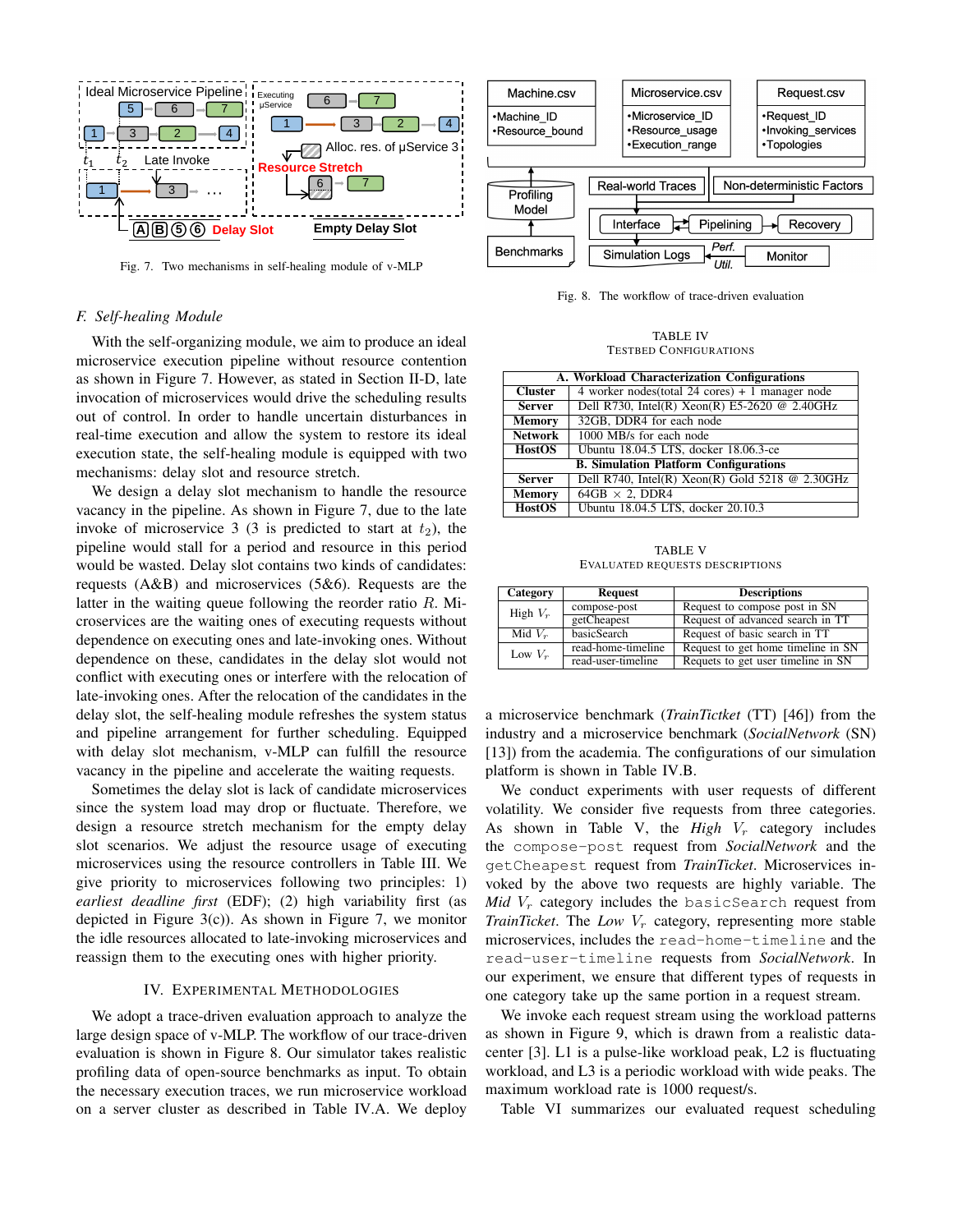

Fig. 9. Workload patterns in realistic datacenters

TABLE VI EVALUATED SCHEMES DESCRIPTIONS

| Category          | <b>Scheme</b>      | <b>Descriptions</b>                     |
|-------------------|--------------------|-----------------------------------------|
| Simple            | FairSched          | FCFS, Allocate equal resource           |
| Scheduler         | CurSched           | FCFS, Allocate by current load          |
| Advanced          | PartProfile        | Prior., Allocate by performance profile |
| Scheduler         | <b>FullProfile</b> | Prior, Allocate by overall profile      |
| <b>MLP</b> Scheme | $v-ML$             | Our Proposal                            |

schemes. We consider two important baselines: simple scheduler and advanced scheduler. Simple scheduler is a group of trivial methods without consideration of historical data. *FCFS* represents the First Come First Serve algorithm for request waiting queue. *FairSched* represents the fair scheduling methods that give each microservice equal resources [22]. *CurSched* allocates resources according to the current load of containers. Advanced scheduler refers to a series of methods that schedule microservices based on their historical and current status. *Prior.* represents reordering of the waiting queue according to specific priorities. *PartProfile* manages microservices to machines simply depending on the partial profiling [26]. *FullProfile* represent the state-of-the-art workload-specific strategies that allocate resources based on the overall profiling of the whole applications [11].

#### V. EVALUATION RESULTS

This section quantifies the effectiveness, efficiency, and performance of v-MLP on a wide range of workload configurations and different scheduling schemes.

# *A. Effectiveness Analysis*

MLP aims to achieve aligned execution of microservices. A basic requirement is to maintain the QoS requirement, which indicates the effectiveness of our design. In Figure 10, we compare the QoS violation rate of different schemes and we normalize the violation rate of other schemes to v-MLP. We study the effectiveness of scheduling with different levels of  $V_r$ requests and different workload patterns. We find that among all the schemes, v-MLP greatly outperforms simple schedulers and *FullProfile* while exceeding *PartProfile* less. Considering that *PartProfile* focuses on QoS violation, we believe v-MLP is capable of maintaining QoS in real execution.

As for volatility consideration, Figure 10 shows that different baseline schemes are relatively good at managing requests with low  $V_r$ . In contrast, v-MLP excel at keeping OoS with high  $V_r$ . As for workload consideration, we find that it is more difficult to maintain QoS under workload patterns L2



Fig. 10. Effectiveness: comparison of normalized QoS violation

efficiency of v-MLP in the next section. v-MLP is effective in maintaining QoS and we evaluate the L3 are more fluctuating to the extent that normal schemes and L3. Compared to the pulse-like workload (L1), L2 and a L c v e cannot manage the requests very well. Overall, we show that

# 0 High Mid Low High Mid Low High Mid Low *B. Efficiency Analysis*

We evaluate the efficiency of MLP by looking at the resource utilization of the system. The simulated cluster includes 100 machines and we consider CPU, memory, and IO bandwidth resources of each machine. We observe that all the three workload patterns contain load peaks and we examine the adjustment on resource utilization with workload peaks. In Figure 11, we present the overall resource utilization  $U$  of cluster, which is defined as:

$$
U = \frac{\sum_{\text{#nodes}} (u_{cpu} + u_{mem} + u_{io})}{\text{#resource type} \times \text{#nodes}}
$$

 $u_x$  is the utilization rate of resource x of one node and  $U$  indicates the average efficiency of the cluster at each timestamp. Here we consider 3 types of resources and the number of nodes is 100. The whole scheduling process lasts 100 seconds and the load peak arrives at the 40th second.

As Figure 11 shows, v-MLP greatly outperforms simple schedulers and slightly outperforms advanced schedulers at the beginning. When the workload peak arrives, the utilization of all schedulers increases at once due to the increased number of scheduling entity. However, after a while, the utilization of all schedulers decreases due to the mismatch of fullyallocated resources and the complex dependency between microservices. We find that the utilization of simple schedulers decreases the most due to the simple strategies. The advanced schedulers show lower utilization mainly due to ignorance of dependency of microservices. On the contrary, v-MLP experiences the same increase of utilization at beginning. It can restore the normal utilization rate because the self-organizing module considers the inner dependency of requests and makes visionary scheduling decisions.

#### *C. Performance Analysis*

We also evaluate the performance of v-MLP by measuring the end-to-end latency of requests and the throughput of the system. The end-to-end latency is a major consideration of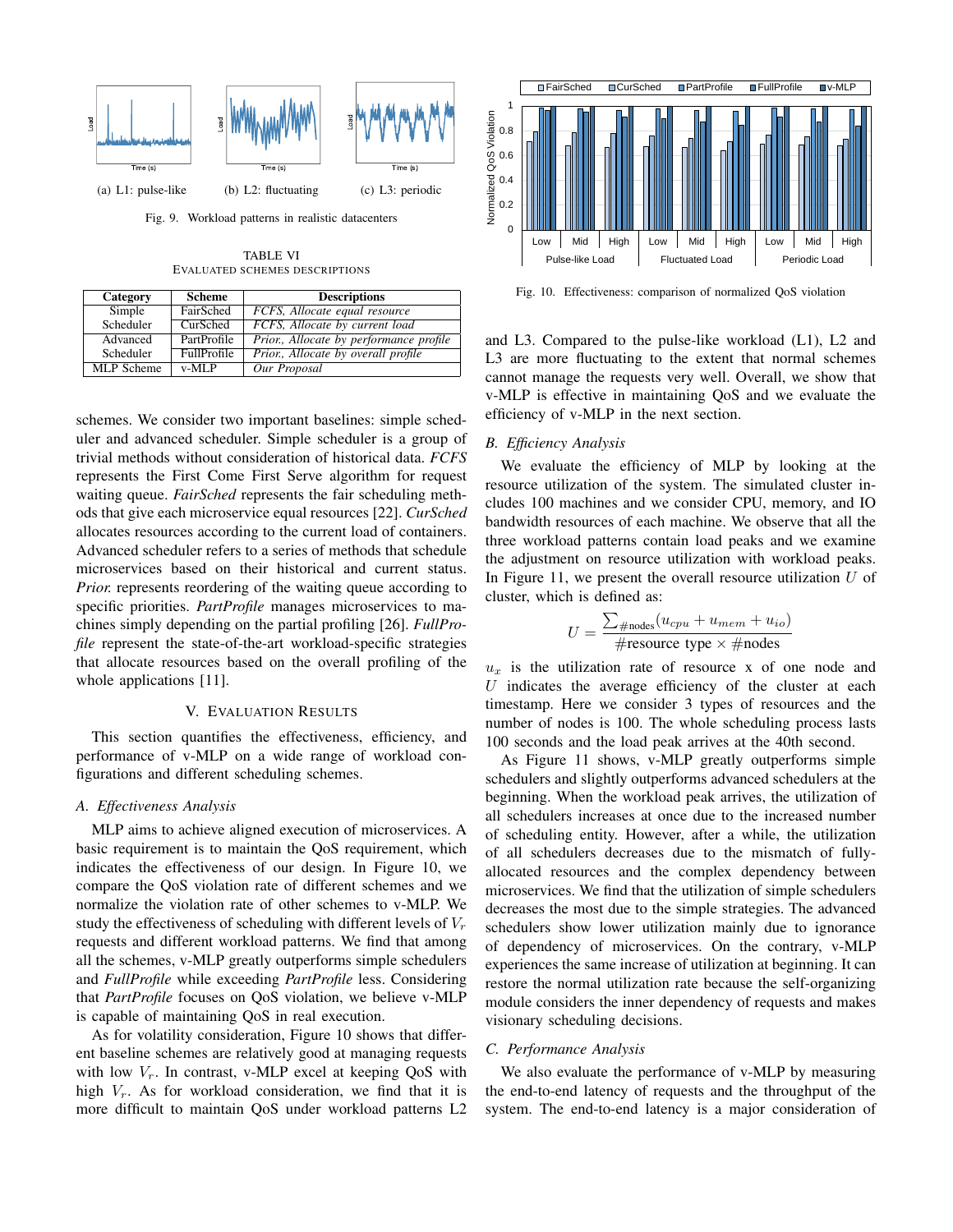

Fig. 11. Efficiency: comparison of resource utilization with workload peaks



Fig. 12. Performance: comparison of latency distribution



Fig. 13. Performance: comparison of normalized tail latency



Fig. 14. Performance: comparison of normalized throughput

request scheduling [26] and we evaluate the performance of different schemes under different workload levels. We adjust the queries per second (QPS) in the simulation to proportionally scale the workload levels. We consider a mixed request stream which is composed of requests of different  $V_r$  values.

As shown in Figure 12, v-MLP greatly outperforms other schemes at each percentile point of the distribution. In addition to the 50th-percentile and the 90th-percentile latency, MLP is also good at improving the 99th-percentile tail latency. The key reason is that it considers the fairness of the request waiting queue. Under high workload levels, v-MLP shows better effectiveness since it contains the self-healing module for handling the uncertain situations.

Aside from latency distribution, we also evaluate more detailed performance with tail latency [16]. Figure 13 presents the tail latency under different workload patterns. We separate the mixed request stream into three independent streams composed of three levels of  $V_r$  requests. To be specific, we set the tail latency of FairSched as one and normalize all other schemes. It is evident that simple schedulers are almost similar, advanced schedulers are better, and v-MLP performs the best. For the request stream with low  $V_r$ , the gap between the five schemes is small since requests of low  $V_r$  are easier to schedule and the strategies of v-MLP for them are trivial. However, v-MLP outperforms much more for the request streams with mid and high  $V_r$ , where v-MLP adopts the maximum time slack and self-healing methods. It shows that v-MLP is better at managing requests in a dynamic datacenter environment rather than a static cluster.

Lastly, we evaluated the throughput improvement of v-

MLP. The throughput is calculated as the number of finished requests within certain scheduling period (100s). We normalize the results of other schemes with v-MLP. We evaluate the throughput under different types of request streams by adjusting the ratio of high  $V_r$  requests. As shown in Figure 14, v-MLP greatly outperforms the other schemes, especially with a higher ratio of high  $V_r$  requests due to their tailed management strategies. Also, v-MLP performs better under fluctuating workload since the self-healing module enables fairly accurate aligned execution in a highly dynamic environment.

#### VI. RELATED WORK

#### *A. Resource Management in Datacenter*

In the last decades, there are many works on datacenter resource management [9], [25], [29], [30], [32], [39], [44]. For example, at the infrastructure level, researchers propose to coordinate power supply management and computing system management to achieve high sustainability and high availability [18], [28]–[32]. At the system level, there are many papers on mitigating resource contention [12], [34], [40] and improving server utilization [8], [11], [36], [41]. Nevertheless, these works do not take into account the unique behaviors of microservices and serverless functions.

# *B. System Research on Microservices*

The microservice architecture is proposed to solve several problems of deploying monolithic applications in data centers [6], [24], [33], [43]. Consequently, microservices are becoming an important type of data center workload [13], [46]. Several proposals have focused on improving the performance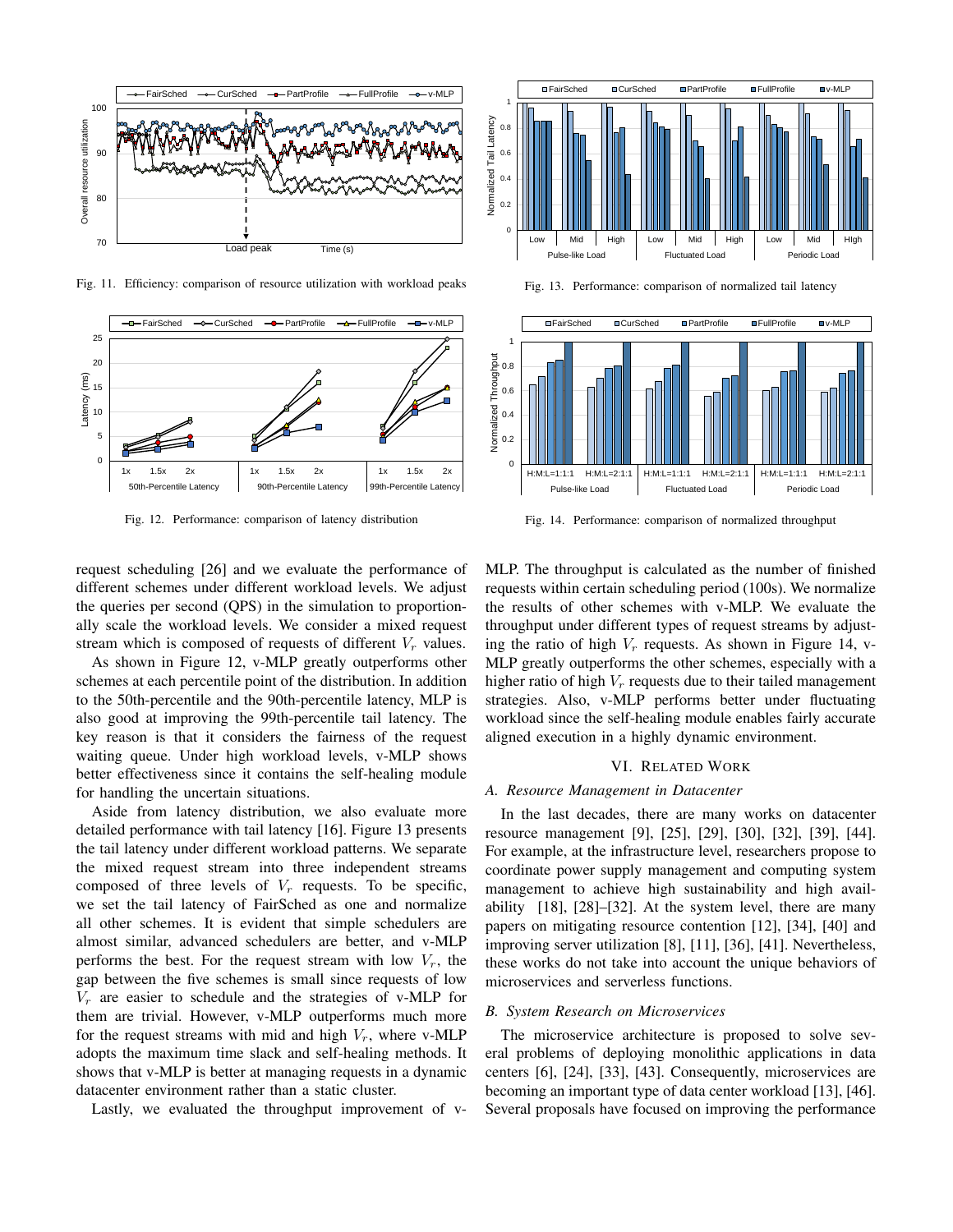or efficiency of microservices. For example, Yu et al. focused on predicting QoS violations among massive microservices [14]. Kannan et al. use time estimation to guarantee SLAs for jobs in microservice execution frameworks [26] without considering resource management. Sriraman et al. discussed optimization approaches for microsecond-scale services [37]. Chou et al. investigated dynamic power management for microsecond-scale services. Hou et al. conducted a series of researches on power-aware microservice workload management. [19]–[21]. To our knowledge, very limited work has been done in terms of managing parallel microservice chains towards higher resource efficiency.

# *C. Exploration of Parallelism*

In the past, parallelism on various granularity has been examined in depth [15], [23], [35]. Parallelism is widely used to solve computing problems in complex conditions. There are several representative forms of parallelism: instruction level parallelism (ILP), thread level parallelism (TLP), and request level parallelism (RLP). ILP is proposed earliest and serves at the lowest level [38]. TLP looks at instruction streams across multiple processors in parallel computing environments [7]. Meanwhile, RLP refers to concurrent processing of multiple requests in the datacenters [6]. Nevertheless, very few works have considered exploiting parallelism at the microservice granularity in datacenters. In this work we show that it is rewarding to fine-tune the microservice chain in a highly heterogeneous and dynamic execution environment.

# VII. CONCLUSION

The microservice architecture is redefining the cloud environment today and drives scalable and agile application deployment. In this paper, we show that conventional parallel processing solutions are sub-optimal as they neither capture the unique characteristics of microservices nor consider the uncertainty arises in the microservice environment. We propose Microservice Level Parallelism (MLP), a new form of parallelism that aims to improve system efficiency by coordinating microservice chains invoked by various requests. We develop a solution to analyze and tackle the uncertainty issue in a highly dynamic microservice environment. We show that our design can yield lower end-to-end latency and higher resource utilization and throughput while keeping lower QoS violations. We expect that this work will provide valuable insights for both academic and practitioners in the design of the next-generation cloud-native infrastructure.

# ACKNOWLEDGMENT

This work is supported in part by the National Natural Science Foundation of China (No.61832006) and Shanghai S&T Committee Rising-Star Program (No.21QA1404400). We thank all the anonymous reviewers for their valuable feedback. Corresponding author is Chao Li.

## **REFERENCES**

- [1] "Jaeger," https://jaegertracing.io, 2021.
- [2] "Zipkin," https://zipkin.io/, 2021.
- [3] "Alibaba cluster data," https://github.com/alibaba/clusterdata, 2021.
- [4] "Container advisor," https://github.com/google/cadvisor, 2021.
- [5] "Prometheus," https://prometheus.io/, 2021.
- [6] L. A. Barroso, J. Clidaras, and U. Hölzle, "The datacenter as a computer: An introduction to the design of warehouse-scale machines," *Synthesis lectures on computer architecture*, vol. 8, no. 3, pp. 1–154, 2013.
- [7] G. Blake, R. G. Dreslinski, T. Mudge, and K. Flautner, "Evolution of thread-level parallelism in desktop applications," in *Proceedings of the 37th annual international symposium on Computer architecture*, 2010, pp. 302–313.
- [8] Q. Chen, S. Xue, S. Zhao, S. Chen, Y. Wu, Y. Xu, Z. Song, T. Ma, Y. Yang, and M. Guo, "Alita: comprehensive performance isolation through bias resource management for public clouds," in *SC20: International Conference for High Performance Computing, Networking, Storage and Analysis*. IEEE, 2020, pp. 1–13.
- [9] Q. Chen, H. Yang, J. Mars, and L. Tang, "Baymax: Qos awareness and increased utilization for non-preemptive accelerators in warehouse scale computers," *ACM SIGPLAN Notices*, vol. 51, no. 4, pp. 681–696, 2016.
- [10] W. Cui, H. Zhao, Q. Chen, N. Zheng, J. Leng, J. Zhao, Z. Song, T. Ma, Y. Yang, C. Li *et al.*, "Enable simultaneous dnn services based on deterministic operator overlap and precise latency prediction," in *Proceedings of the International Conference for High Performance Computing, Networking, Storage and Analysis*, 2021, pp. 1–15.
- [11] C. Delimitrou and C. Kozyrakis, "Paragon: Qos-aware scheduling for heterogeneous datacenters," *ACM SIGPLAN Notices*, vol. 48, no. 4, pp. 77–88, 2013.
- [12] J. Fried, Z. Ruan, A. Ousterhout, and A. Belay, "Caladan: Mitigating interference at microsecond timescales," in *14th* {*USENIX*} *Symposium on Operating Systems Design and Implementation (*{*OSDI*} *20)*, 2020, pp. 281–297.
- [13] Y. Gan, Y. Zhang, D. Cheng, A. Shetty, P. Rathi, N. Katarki, A. Bruno, J. Hu, B. Ritchken, B. Jackson *et al.*, "An open-source benchmark suite for microservices and their hardware-software implications for cloud & edge systems," in *Proceedings of the Twenty-Fourth International Conference on Architectural Support for Programming Languages and Operating Systems*, 2019, pp. 3–18.
- [14] Y. Gan, Y. Zhang, K. Hu, D. Cheng, Y. He, M. Pancholi, and C. Delimitrou, "Seer: Leveraging big data to navigate the complexity of performance debugging in cloud microservices," in *Proceedings of the twenty-fourth international conference on architectural support for programming languages and operating systems*, 2019, pp. 19–33.
- [15] M. I. Gordon, W. Thies, and S. Amarasinghe, "Exploiting coarse-grained task, data, and pipeline parallelism in stream programs," *ACM SIGPLAN Notices*, vol. 41, no. 11, pp. 151–162, 2006.
- [16] M. E. Haque, Y. H. Eom, Y. He, S. Elnikety, R. Bianchini, and K. S. McKinley, "Few-to-many: Incremental parallelism for reducing tail latency in interactive services," *ACM SIGPLAN Notices*, vol. 50, no. 4, pp. 161–175, 2015.
- [17] B. Hindman, A. Konwinski, M. Zaharia, A. Ghodsi, A. D. Joseph, R. H. Katz, S. Shenker, and I. Stoica, "Mesos: A platform for fine-grained resource sharing in the data center." in *NSDI*, vol. 11, no. 2011, 2011, pp. 22–22.
- [18] X. Hou, L. Hao, C. Li, Q. Chen, W. Zheng, and M. Guo, "Power grab in aggressively provisioned data centers: What is the risk and what can be done about it," in *Proceedings of the 36th IEEE International Conference on Computer Design (ICCD)*, 2018.
- [19] X. Hou, C. Li, J. Liu, L. Zhang, Y. Hu, and M. Guo, "Ant-man: towards agile power management in the microservice era," in *SC20: International Conference for High Performance Computing, Networking, Storage and Analysis*. IEEE, 2020, pp. 1–14.
- [20] X. Hou, C. Li, J. Liu, L. Zhang, S. Ren, J. Leng, Q. Chen, and M. Guo, "Alphar: learning-powered resource management for irregular, dynamic microservice graph," in *2021 IEEE International Parallel and Distributed Processing Symposium (IPDPS)*. IEEE, 2021, pp. 797–806.
- [21] X. Hou, J. Liu, C. Li, and M. Guo, "Unleashing the scalability potential of power-constrained data center in the microservice era," in *Proceedings of the 48th International Conference on Parallel Processing*, 2019, pp.  $1-10$ .